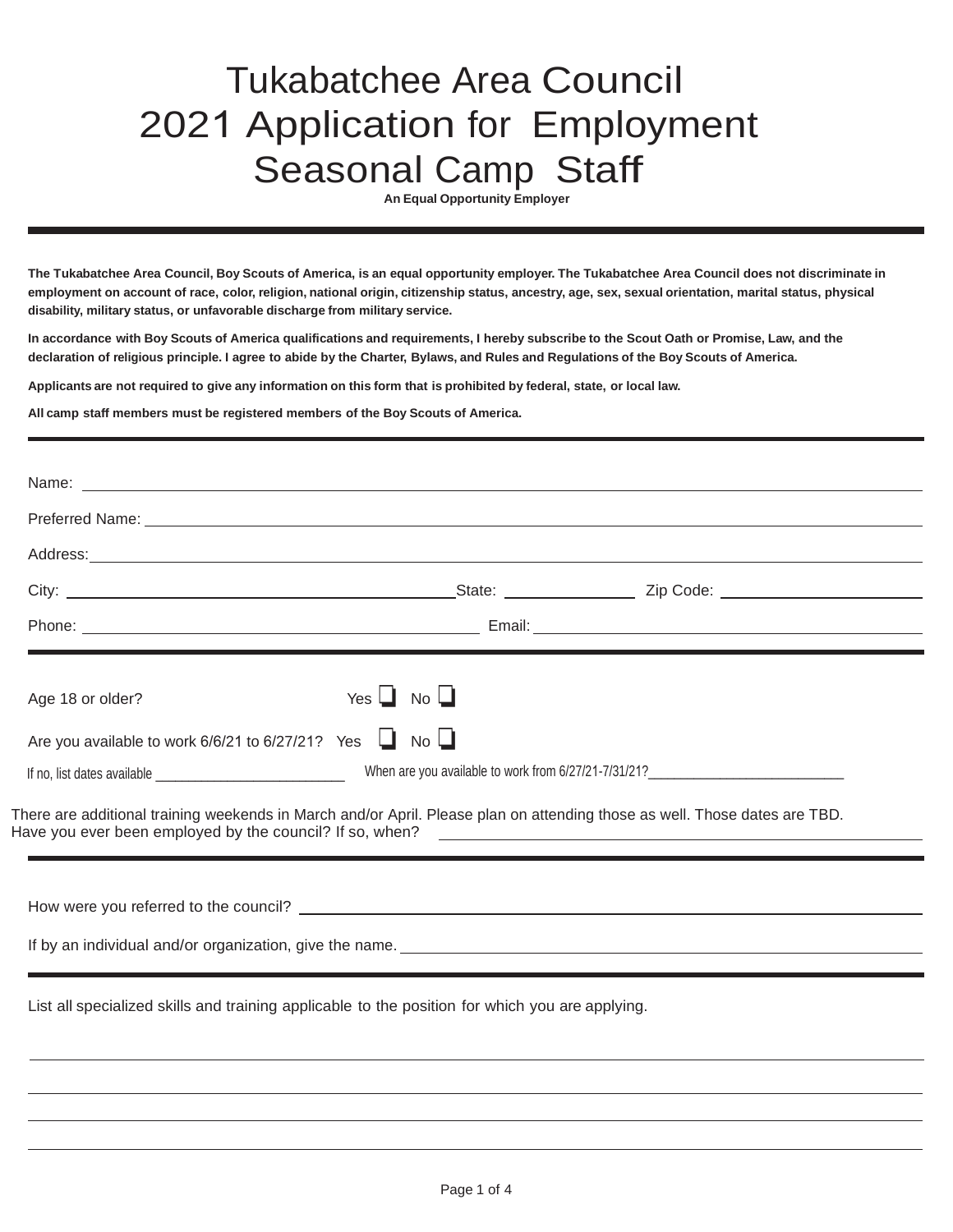| <b>Education</b>                                                                                                                                         |                                                                                                                                                                                                                                                                                   |                       |                                                |  |  |  |
|----------------------------------------------------------------------------------------------------------------------------------------------------------|-----------------------------------------------------------------------------------------------------------------------------------------------------------------------------------------------------------------------------------------------------------------------------------|-----------------------|------------------------------------------------|--|--|--|
| (Attach information about<br>other degrees or diplomas<br>earned or in progress on a<br>separate sheet. Also include<br>technical or business training.) |                                                                                                                                                                                                                                                                                   | Graduated: Yes $\Box$ | $No$ $\Box$                                    |  |  |  |
|                                                                                                                                                          |                                                                                                                                                                                                                                                                                   |                       |                                                |  |  |  |
|                                                                                                                                                          |                                                                                                                                                                                                                                                                                   |                       |                                                |  |  |  |
|                                                                                                                                                          |                                                                                                                                                                                                                                                                                   |                       |                                                |  |  |  |
| <b>Licenses and</b>                                                                                                                                      |                                                                                                                                                                                                                                                                                   |                       |                                                |  |  |  |
| <b>Certifications</b><br>(Attach information about<br>other licenses or certifications                                                                   |                                                                                                                                                                                                                                                                                   |                       |                                                |  |  |  |
|                                                                                                                                                          | (Date Format-mm/dd/yyyy)                                                                                                                                                                                                                                                          |                       |                                                |  |  |  |
| on a separate sheet.)                                                                                                                                    |                                                                                                                                                                                                                                                                                   |                       |                                                |  |  |  |
|                                                                                                                                                          |                                                                                                                                                                                                                                                                                   |                       | Expiration Date: _____________________________ |  |  |  |
|                                                                                                                                                          |                                                                                                                                                                                                                                                                                   |                       | (Date Format-mm/dd/yyyy)                       |  |  |  |
| <b>Prior Work Experience</b>                                                                                                                             | Include any employment prior to today's date, even if that employment has not ended. For more than two employers,<br>submit the information in the same format on another sheet. Include military experience as if an employer, including<br>branch, rank, and date of discharge. |                       |                                                |  |  |  |
|                                                                                                                                                          |                                                                                                                                                                                                                                                                                   |                       |                                                |  |  |  |
| May we contact your current employer? Yes $\Box$                                                                                                         | $No$ $\Box$                                                                                                                                                                                                                                                                       |                       |                                                |  |  |  |
|                                                                                                                                                          |                                                                                                                                                                                                                                                                                   |                       |                                                |  |  |  |
|                                                                                                                                                          |                                                                                                                                                                                                                                                                                   |                       |                                                |  |  |  |
|                                                                                                                                                          | Supervisor Name: <u>contract and contract and contract and contract and contract and contract and contract and contract and contract and contract and contract and contract and contract and contract and contract and contract </u>                                              |                       |                                                |  |  |  |
|                                                                                                                                                          |                                                                                                                                                                                                                                                                                   |                       |                                                |  |  |  |
| (Date Format-mm/dd/yyyy)                                                                                                                                 | (Date Format-mm/dd/yyyy)                                                                                                                                                                                                                                                          |                       |                                                |  |  |  |
|                                                                                                                                                          |                                                                                                                                                                                                                                                                                   |                       |                                                |  |  |  |
|                                                                                                                                                          | Reason for Leaving*: <u>example and the set of the set of the set of the set of the set of the set of the set of the set of the set of the set of the set of the set of the set of the set of the set of the set of the set of t</u>                                              |                       |                                                |  |  |  |
|                                                                                                                                                          |                                                                                                                                                                                                                                                                                   |                       |                                                |  |  |  |
|                                                                                                                                                          | Address: Address: Address: Address: Address: Address: Address: Address: Address: Address: Address: Address: Address: Address: Address: Address: Address: Address: Address: Address: Address: Address: Address: Address: Addres                                                    |                       |                                                |  |  |  |
|                                                                                                                                                          |                                                                                                                                                                                                                                                                                   |                       |                                                |  |  |  |
|                                                                                                                                                          | Supervisor Name: 1990 Manual Communication of Phone: 2008 Manual Communication of Phone: 2008 Manual Communication of Phone: 2008 Manual Communication of Phone: 2008 Manual Communication of Phone: 2008 Manual Communication                                                    |                       |                                                |  |  |  |
|                                                                                                                                                          |                                                                                                                                                                                                                                                                                   |                       |                                                |  |  |  |
| (Date Format-mm/dd/yyyy)                                                                                                                                 | (Date Format-mm/dd/yyyy)                                                                                                                                                                                                                                                          |                       |                                                |  |  |  |
|                                                                                                                                                          |                                                                                                                                                                                                                                                                                   |                       |                                                |  |  |  |
|                                                                                                                                                          |                                                                                                                                                                                                                                                                                   |                       |                                                |  |  |  |
|                                                                                                                                                          |                                                                                                                                                                                                                                                                                   |                       |                                                |  |  |  |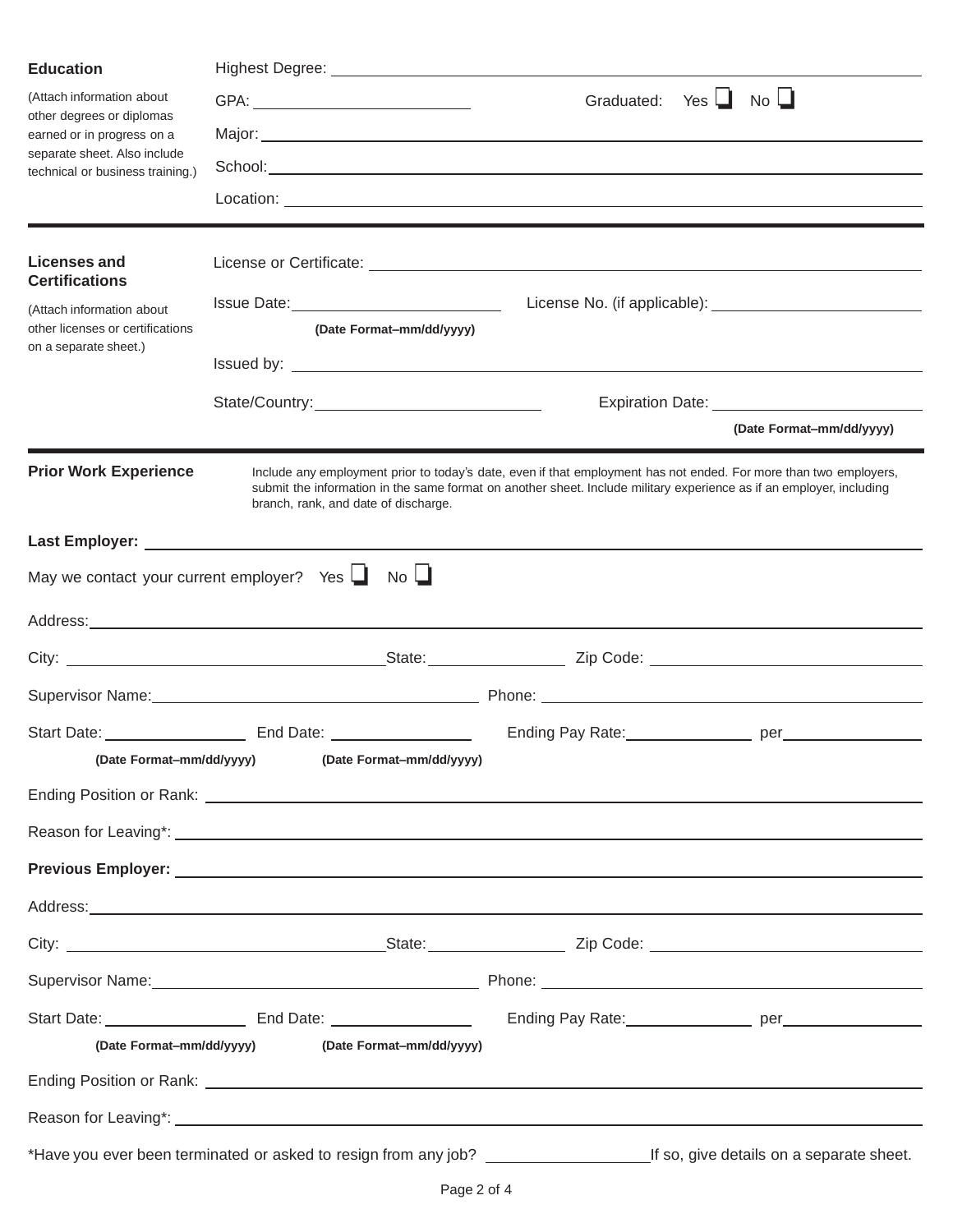|                                                                                                                             |  | Desired Position: __________________________ |  |
|-----------------------------------------------------------------------------------------------------------------------------|--|----------------------------------------------|--|
| <b>Boy Scout/Youth Experience:</b>                                                                                          |  |                                              |  |
|                                                                                                                             |  |                                              |  |
|                                                                                                                             |  |                                              |  |
|                                                                                                                             |  |                                              |  |
|                                                                                                                             |  |                                              |  |
| Special Training Completed: <u>contract the contract of the contract of the contract of the contract of the contract of</u> |  |                                              |  |
|                                                                                                                             |  |                                              |  |
|                                                                                                                             |  |                                              |  |

**References** Give the names of three persons not related to you whom you have known for at least three years.

| <b>Name</b> | Address, Phone, Email | Company | <b>Years Acquainted</b> |
|-------------|-----------------------|---------|-------------------------|
|             |                       |         |                         |
| າ           |                       |         |                         |
| - 2         |                       |         |                         |

Applicants are subject to background investigations, including criminal background checks.

In compliance with federal law, all persons hired will be required to verify their identity and eligibility to work in the United States and to complete the required employment eligibility verification document form upon hire.

Please read carefully before signing:

I attest with my signature below that I have given the Tukabatchee Area Council, Boy Scouts of America, true and complete information on this application. No requested information has been concealed. I authorize investigation of all statements contained in this application for employment as may be necessary in arriving at an employment decision. I understand that the results of any investigation may be disclosed to other employees involved in the hiring process and I consent to the dissemination of the results of any investigation to such employees. I authorize the Tukabatchee Area Council, Boy Scouts of America, to contact references provided for employment reference checks. If any information I have provided is untrue, or if I have concealed material information, I understand that this will constitute cause for the denial of employment or immediate dismissal.

I understand that neither the completion of this application nor any other part of my consideration for employment establishes any obligation for the Tukabatchee Area Council, Boy Scouts of America, to hire me. If I am hired, I understand that either the Tukabatchee Area Council, Boy Scouts of America, or I can terminate my employment at any time and for any reason, with or without cause and without prior notice. I understand that no representative other than the Scout executive has any authority to enter into any agreement contrary to the foregoing or make any oral assurance or promise of continued employment.

Please initial here **the interpret if you are able to interview**, in person, on December 28, 2020, at Camp Tukabatchee.